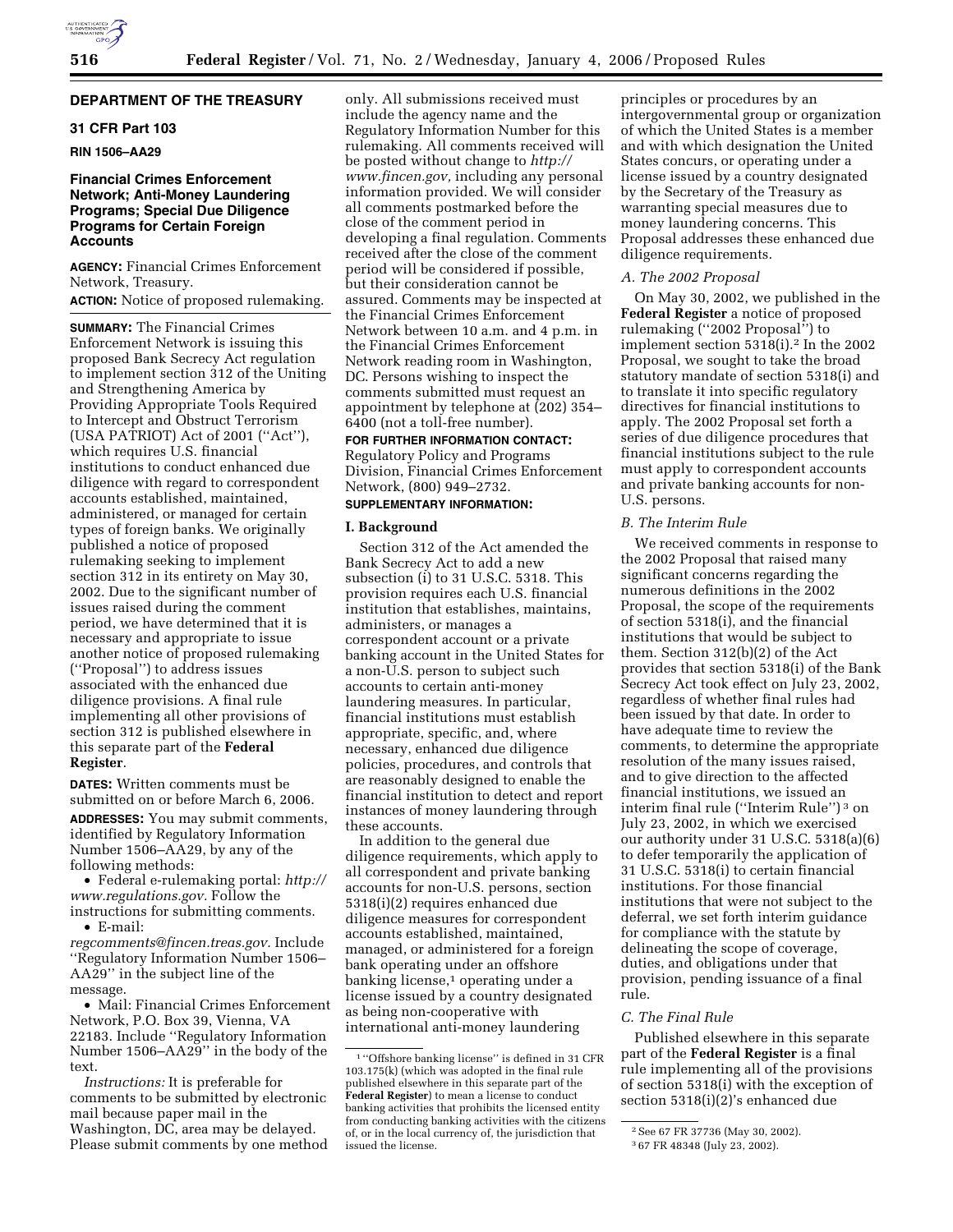diligence requirement for correspondent accounts established or maintained for certain foreign bank customers.

Due to the issuance of this Proposal, the final rule maintains the status quo that existed under the Interim Rule with respect to the enhanced due diligence provisions of section 5318(i)(2). Specifically, until otherwise provided in a final rule issued pursuant to this Proposal, most banking organizations must continue to comply with 31 U.S.C. 5318(i)(2), which requires enhanced due diligence for certain correspondent accounts. However, securities brokerdealers, futures commission merchants, introducing brokers, and mutual funds, as well as trust banks and trust companies that have a federal regulator, continue to be exempt from compliance with the enhanced due diligence provisions for correspondent accounts until a final rule is issued pursuant to this Proposal.

#### **II. The Proposed Rule**

#### *A. Overview*

Section 5318(i) generally requires U.S. financial institutions to apply appropriate, specific, and, where necessary, enhanced due diligence to correspondent accounts established or maintained for foreign banks. Section 5318(i)(2) specifies enhanced due diligence procedures that must be performed with regard to foreign banks operating under any of the following three types of licenses: (1) An offshore banking license; (2) a license issued by a foreign country designated as noncooperative with international money laundering principles or procedures by an intergovernmental group or organization of which the United States is a member and with which designation the U.S. representative to that group or organization concurs; or (3) a license issued by a country designated by the Secretary of the Treasury as warranting special measures due to money laundering concerns. The enhanced due diligence procedures required by section 5318(i)(2) include taking reasonable steps to: (1) Conduct enhanced scrutiny of the correspondent account to guard against money laundering and to report suspicious activity; (2) ascertain whether the foreign bank provides correspondent accounts to other foreign banks that use in any way the correspondent account established or maintained by the covered financial institution, and, if so, conduct appropriate due diligence; and (3) identify the owners of the foreign bank if the foreign bank's shares are not publicly traded.

The 2002 Proposal recommended the exclusion of certain foreign banks operating under offshore banking licenses from the enhanced due diligence requirements. Specifically, we recommended excluding from the enhanced due diligence requirements offshore-licensed branches of foreign banks chartered in a jurisdiction where one or more foreign banks have been determined by the Board of Governors of the Federal Reserve System (''Federal Reserve'') to be subject to comprehensive supervision or regulation on a consolidated basis by the relevant supervisors in that jurisdiction (''the Consolidated Exception''), so long as such foreign banks did not fall within either of the other two categories of foreign banks for which the enhanced due diligence requirements apply.4

Commenters were strongly divided over the Consolidated Exception. A joint comment letter from several members of Congress urged us to eliminate the Consolidated Exception, calling it unfounded and contrary to the legislative intent of section 5318(i), which, in the congressional commenters' view, did not provide for any exceptions. The congressional comment letter reiterated concerns about the money laundering risks associated with offshore banks, such as the lack of regulatory oversight, excessive secrecy laws, and the general lack of transparency. Other commenters supported the Consolidated Exception as a reasonable basis to focus antimoney laundering programs on higherrisk offshore banks, but suggested that the exception was not broad enough because a determination by the Federal Reserve that one or more foreign banks are subject to comprehensive supervision or regulation on a consolidated basis by the relevant supervisors in a jurisdiction is limited to those foreign banks that have sought to establish U.S. banking operations since 1991. These commenters asked that we address this potential inequity by, for example, expanding the jurisdictions included in the exception or by implementing a process for evaluating the level of supervision in other jurisdictions and determining whether banks chartered in such

jurisdictions should also be exempted from mandatory enhanced due diligence. In addition, some commenters requested that we extend the Consolidated Exception to offshorelicensed subsidiaries and affiliates, in addition to the branches, of foreign banks that are chartered in a jurisdiction where one or more foreign banks have been determined to be subject to comprehensive supervision on a consolidated basis.

We recognize, as reflected in many of the comments, that most categorical exemptions, including the proposed Consolidated Exception, may be both over- and under-inclusive, thereby creating anomalies in the level of scrutiny to be applied to offshore banks. Further, we have some concerns as to whether the Consolidated Exception sufficiently accounts for the risks associated with offshore banking. We also understand that the Federal Reserve's determination that a foreign bank is subject to comprehensive supervision on a consolidated basis in its home jurisdiction does not focus primarily on the quality, risks, or appropriateness of the foreign jurisdiction's anti-money laundering regime, although those factors are taken into consideration as a general matter.

Consequently, we have not adopted the Consolidated Exception as described in the 2002 Proposal. Under the current Proposal, all correspondent accounts for foreign banks set forth in 5318(i)(2) would be subject to a certain degree of enhanced due diligence.

At the same time, we recognize that not all such correspondent accounts present the same type or level of risk, and that to impose an obligation of applying the same enhanced due diligence procedures in every case would require covered financial institutions to allocate limited resources inefficiently, thereby undermining the effectiveness of their anti-money laundering programs and the objectives of this statutory provision. Accordingly, we have determined that it is appropriate to propose a final rule that makes it clear that covered financial institutions should apply enhanced due diligence with regard to the three categories of foreign banks on a riskbasis, as contemplated by the statute.

Under this risk-based approach, covered financial institutions would determine the nature and extent of the risks posed by the correspondent accounts for the foreign banks identified in 31 U.S.C. 5318(i)(2)(A) and the corresponding extent of the enhanced due diligence that is necessary and appropriate to apply to control those risks. Such an approach tailors the

<sup>4</sup>As of October 2005, the Federal Reserve has made a determination that one or more foreign banks in the following jurisdictions are subject to comprehensive supervision or regulation on a consolidated basis: Argentina, Australia, Austria, Belgium, Brazil, Canada, Chile, Finland, France, Germany, Greece, Hong Kong Special Administrative Region, Ireland, Israel, Italy, Japan, Korea, Mexico, the Netherlands, Norway, Portugal, Spain, Switzerland, Taiwan, Turkey, and the United Kingdom.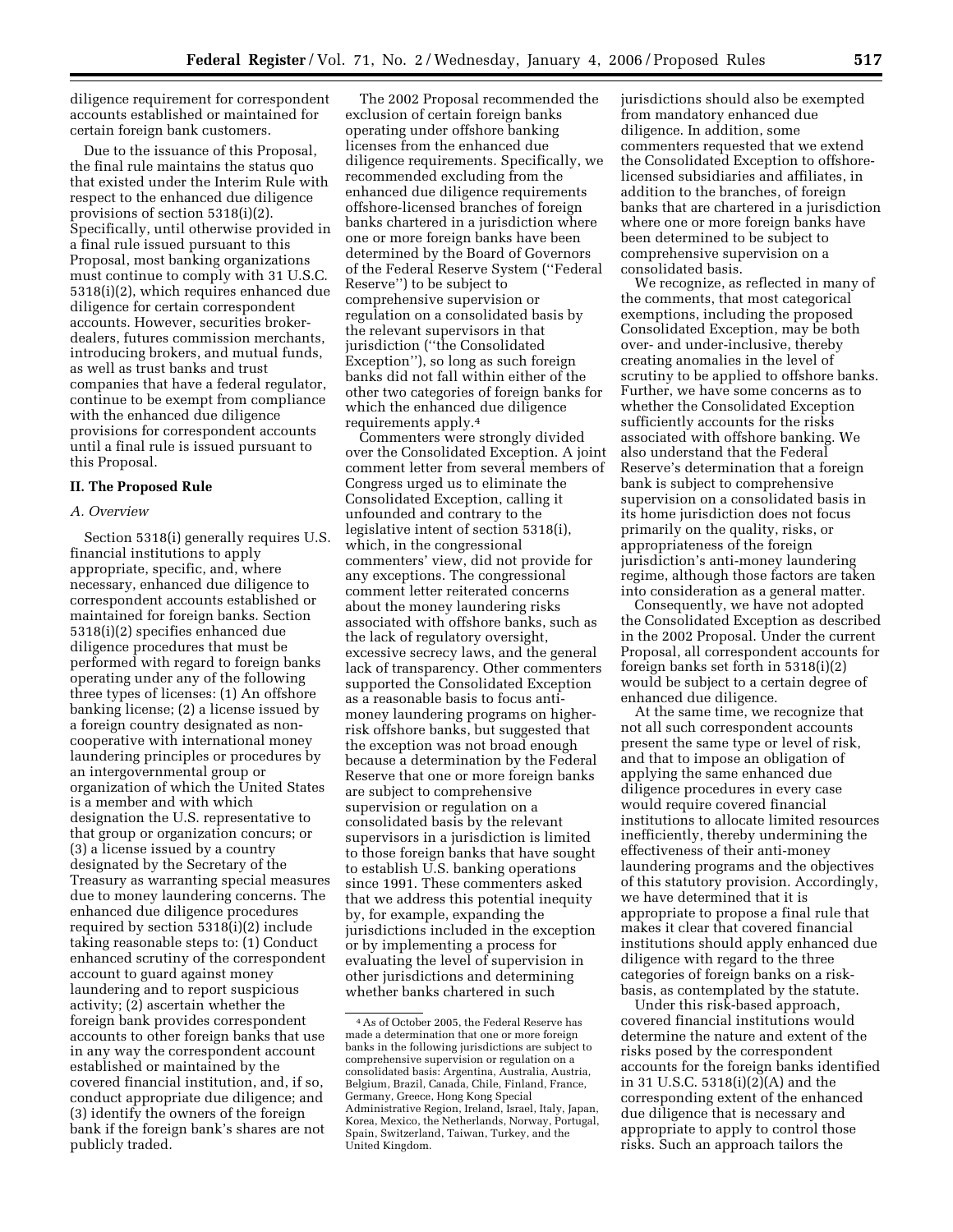required due diligence to the specific risks, enhancing protection and avoiding the problems created by a categorical exemption. This approach is consistent with the overall risk-based approach of the Bank Secrecy Act's antimoney laundering program and suspicious activity reporting rules and is consistent with the plain language and legislative intent of the statute.

## *B. Enhanced Due Diligence*

Pursuant to the proposed rule, a covered financial institution must establish procedures to assess the risks involved with each correspondent account that is subject to enhanced due diligence and must take reasonable steps to accomplish the following.

i. Enhanced scrutiny to guard against money laundering. Section 103.176(b)(1) requires that a covered financial institution's due diligence program ensure that the institution takes reasonable steps to conduct certain riskbased enhanced scrutiny of any correspondent account statutorily deemed to be high-risk in order to guard against money laundering and to report any suspicious transactions. The enhanced due diligence will vary based on the covered financial institution's assessment of the money laundering risk posed by the particular correspondent account established or maintained for a foreign correspondent bank.

Pursuant to section  $103.176(b)(1)(i)$ and (ii), the covered financial institution, shall, when appropriate based on its risk assessment, obtain and review documentation relating to the foreign correspondent bank's antimoney laundering program, and shall consider and evaluate the extent to which that program appears to be reasonably designed to detect and prevent money laundering. We do not contemplate that the covered financial institution would conduct an audit of the foreign correspondent bank's antimoney laundering program. Rather, we expect that the covered financial institution would conduct, as appropriate, a review of the foreign correspondent bank's written antimoney laundering program (or a description of the program) to determine whether the program appears to be reasonably designed to accomplish its purpose. With regard to this requirement, we have determined that it may not be necessary in every instance, especially with a well-regulated foreign correspondent bank that the covered financial institution knows well and has been doing business with for an extended time, for the covered financial institution to actually obtain and

analyze that foreign bank's anti-money laundering program.

Under section 103.176(b)(1)(iii), the covered financial institution shall, as appropriate, monitor transactions to, from or through the correspondent account in a manner reasonably designed to detect money laundering and other suspicious activity. This requirement means that, at a minimum, a covered financial institution should have reasonable procedures to monitor the overall activity through the account and to enable the covered financial institution to detect unusual and suspicious activity, including activity that is not in accord with the type, purpose, and anticipated activity of the account. In some cases, covered financial institutions will be expected to apply greater due diligence, as appropriate, in accordance with their risk assessment. Monitoring accounts is an important element of an enhanced due diligence program, and the covered financial institution must determine, on a risk-basis, the most effective scope and manner for such monitoring (e.g., computerized or manual, on an individual account basis or a product activity level). The monitoring procedures must be designed to reflect the additional risk posed by these categories of accounts above and beyond those posed by accounts not subject to the enhanced due diligence requirement.

Section  $103.176(b)(1)(iv)$  requires a covered financial institution to obtain information about the identity of persons with authority to direct transactions through the correspondent account and the sources and beneficial ownership of funds or other assets in the account. This obligation, however, applies only to payable-through accounts.5

The extent to which enhanced scrutiny may be appropriate will depend on the covered financial institution's risk assessment of the particular correspondent account. For example, foreign banks operating under an offshore banking license pose a range of money laundering risks, and covered financial institutions will need to consider a variety of factors in determining the appropriate level of enhanced scrutiny. Such factors could include whether such banks are

branches or affiliates of financial institutions that are subject to supervision in their home jurisdiction, which might reduce the risks of money laundering, or whether they are offshore banks unaffiliated with any other supervised financial institution, in which case the risks may well be greater.

ii. Foreign Bank Customers. Section 103.176(b)(2) requires that a covered financial institution determine whether the foreign correspondent bank in turn maintains correspondent accounts for other foreign banks (''nested banks'') for which the U.S. correspondent account is used to process transactions. If so, the covered financial institution must take reasonable steps to obtain information relevant to assess and minimize money laundering risks associated with the nested banks, including, as appropriate, obtaining the identity of the nested bank customers and conducting due diligence with regard to them.

Under this provision, reasonable steps would include collecting information sufficient to describe the foreign bank customers of the foreign correspondent bank. We expect that a covered financial institution will request its foreign correspondent banks to provide information about their foreign bank customer base and will consult readily available banking reference guides. Such information will enable covered financial institutions to identify potential risks and to determine whether it is necessary to take the additional steps of identifying and conducting due diligence with regard to individual nested banks. Monitoring wire transfer activity originating from the foreign correspondent bank, for example, can be an important component of a robust program, as U.S. banks may be able to identify nested correspondent account activity through a review of wire transfers and payment instructions.

The covered financial institution's due diligence program should contain procedures for assessing when the covered financial institution will identify nested banks and for assessing the risk posed by any such nested accounts. Relevant factors may include the type of nested bank, the anti-money laundering and supervisory regime of the nested bank's home jurisdiction, and the activity taking place through the U.S. correspondent account. The program should also contain procedures for determining the circumstances when due diligence with regard to the nested bank would be appropriate. Further, the covered financial institution should consider the extent to which the foreign correspondent bank's anti-money

<sup>&</sup>lt;sup>5</sup> Section 311 of the Act defines a payable-through account as ''an account \* \* \* opened at a depository institution by a foreign financial institution by means of which the foreign financial institution permits its customers to engage, either directly or through a subaccount, in banking activities usual in connection with the business of banking in the United States.'' 31 U.S.C. 5318A(e)(1)(C).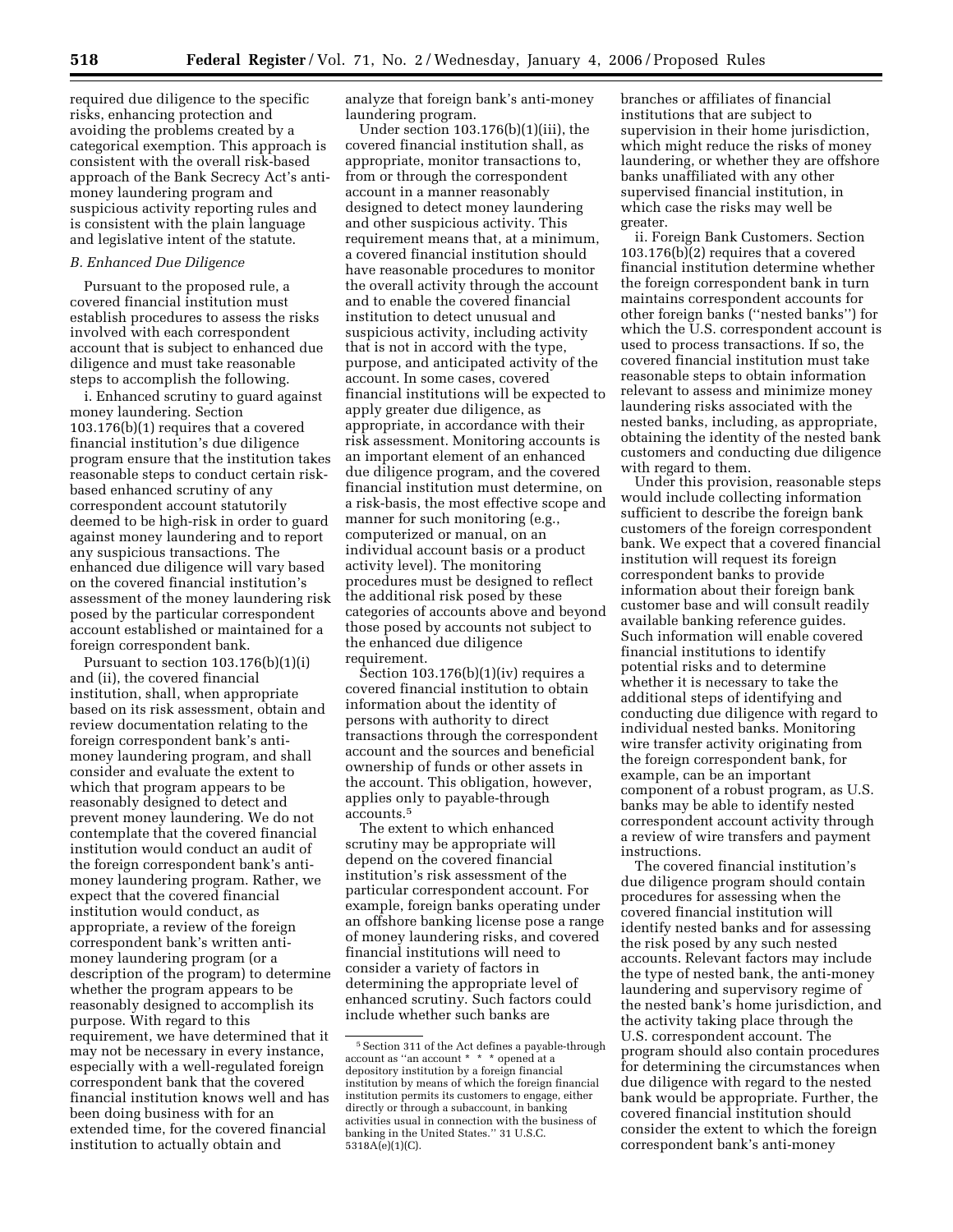laundering program appears adequate to prevent the nested bank account from being used for money laundering. If the program does not appear adequate, then the covered financial institution may itself need to perform due diligence on the nested bank.

Finally, if a foreign correspondent bank refuses to provide information about its nested banks, the covered financial institution will have to determine whether, in light of the reasons given for such refusal and the risk associated with the foreign correspondent bank, it is prudent to establish or maintain the correspondent account.

iii. Identification of foreign correspondent banks' owners. Pursuant to section 103.176(b)(3), the covered financial institution must obtain the identity of owners of any foreign correspondent bank whose shares are not publicly traded. The 2002 Proposal defined the term ''owner'' for this purpose to mean any person who directly or indirectly owns, controls, or has the power to vote five (5) percent or more of any class of securities of a foreign bank, and defined the term ''publicly traded'' to mean shares that are traded on an exchange or an organized over-the-counter market that is regulated by a foreign securities authority, as defined in the Securities Exchange Act of 1934. Several commenters suggested that the definition of ownership should be consistent with the definition contained in the rule implementing sections 313 and 319 of the Act, which requires a 25 percent threshold for ownership. Others thought that the threshold should be at least 10 or 15 percent. In our view, because this requirement applies to foreign banks that are deemed to present a high risk of money laundering by virtue of their location or the license under which they operate, the threshold should be lower than the threshold that applies for determining the ownership of foreign banks having correspondent accounts with covered financial institutions under the rules implementing sections 313 and 319 of the Act. However, we agree that a five (5) percent threshold is too low. Accordingly, we propose a 10 percent threshold in this Proposal.

## *C. Foreign Banks To Be Accorded Enhanced Due Diligence*

Pursuant to 103.176(c), a covered financial institution would be required to apply enhanced due diligence measures to three categories of foreign banks listed in 31 U.S.C. 5318(i)(2). These categories consist of foreign banks operating under three types of licenses:

(1) An offshore banking license; (2) a license issued by a foreign country designated as non-cooperative with international money laundering principles or procedures by an intergovernmental group or organization, of which the United States is a member, and with which designation the U.S. representative concurs; 6 or (3) a license issued by a country that the Secretary of the Treasury has designated as warranting special measures due to money laundering concerns.

#### *D. Special Procedures*

We are proposing to modify 103.176(d) slightly simply to take into account that the special procedures required in this paragraph must be incorporated into the covered financial institution's enhanced due diligence program as well as its general due diligence program.

### **III. Request for Comments**

We invite comments on all aspects of this proposal.

### **IV. Regulatory Flexibility Act**

Pursuant to the Regulatory Flexibility Act (5 U.S.C. 610 *et seq.*), it is hereby certified that this proposed rule will not have a significant economic impact on a substantial number of small entities. This proposed rule provides guidance to financial institutions concerning certain mandated enhanced due diligence requirements in section 312 of the Act. Moreover, most of the financial institutions covered by the rule tend to be larger institutions. Accordingly, a regulatory flexibility analysis is not required.

#### **V. Executive Order 12866**

This proposed rule is not a ''significant regulatory action'' as defined by Executive Order 12866. Accordingly, a regulatory assessment is not required.

### **VI. Paperwork Reduction Act**

The collection of information contained in this proposed rule is being submitted to the Office of Management and Budget for review in accordance with the Paperwork Reduction Act of 1995 (44 U.S.C. 3507(d)). Comments on the collection of information should be

sent (preferably by fax (202–395–6974)) to Desk Officer for the Department of the Treasury, Office of Information and Regulatory Affairs, Office of Management and Budget, Paperwork Reduction Project (1506), Washington, DC 20503 (or by the Internet to *ahunt@omb.eop.gov*), with a copy to the Financial Crimes Enforcement Network by mail or the Internet at the addresses previously specified. In accordance with the requirements of the Paperwork Reduction Act of 1995, 44 U.S.C.  $3506(c)(2)(A)$ , and its implementing regulations, 5 CFR 1320, the following information concerning the collection of information is presented to assist those persons wishing to comment on the information collection.

The collection of information in this proposed rule is in 31 CFR 103.176(b)(i) and 103.176(b)(iv)(A). The information will be used by federal agencies to verify compliance by covered financial institutions with the provisions of 31 CFR 103.176. The collection of information is mandatory. The likely recordkeepers are mostly banking institutions; (2) securities brokerdealers; (3) futures commission merchants and introducing brokers in commodities; and (4) mutual funds.

*Description of Recordkeepers:*  Covered financial institutions as defined in 31 CFR 103.175(f)(1);

*Estimated Number of Recordkeepers:*  There are approximately 28,163 covered financial institutions, consisting of 9,000 commercial banks and savings associations, 10,000 credit unions, 2,400 mutual funds, 1,452 introducing brokers, 151 futures commission merchants, 5,160 securities brokerdealers.

*Estimated Average Annual Burden Hours Per Recordkeeper:* The estimated average burden associated with the recordkeeping requirement in this proposed rule is one hour per recordkeeper.

*Estimated Total Annual Recordkeeping Burden:* 28,163 annual burden hours.

We specifically invite comments on: (a) Whether the proposed recordkeeping requirement is necessary for the proper performance of the mission of the Financial Crimes Enforcement Network, and whether the information shall have practical utility; (b) the accuracy of our estimate of the burden of the proposed recordkeeping requirement; (c) ways to enhance the quality, utility, and clarity of the information required to be maintained; (d) ways to minimize the burden of the recordkeeping requirement, including through the use of automated collection techniques or other forms of information technology;

 $^{\rm 6}$  The only intergovernmental organization that currently designates countries as non-cooperative with international anti-money laundering standards is the Financial Action Task Force on Money Laundering. The Financial Action Task Force designation of non-cooperative jurisdictions can be found on the Financial Action Task Force Web site (*www.oecd.org/fatf*). The United States has concurred in all Financial Action Task Force designations made to date.